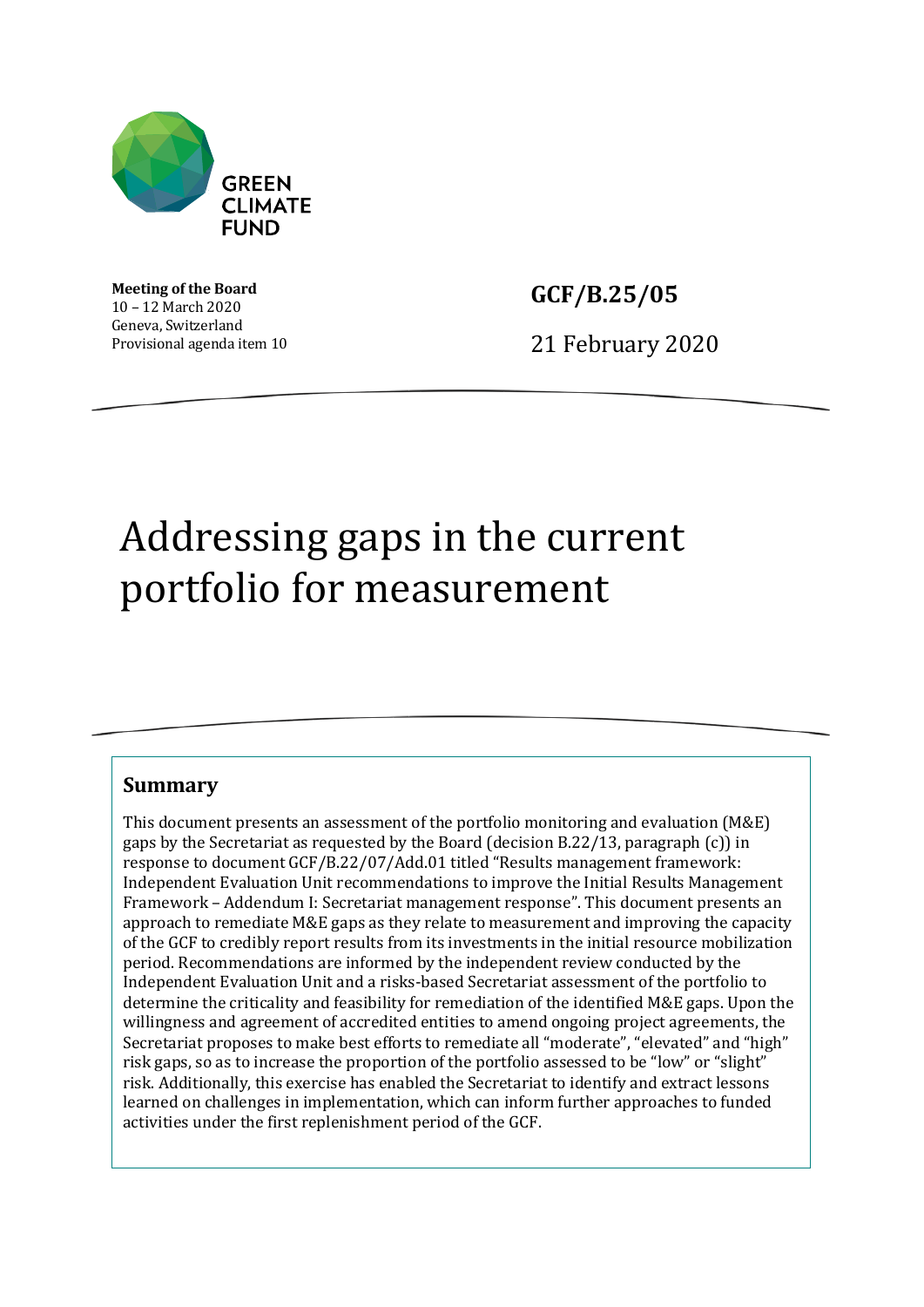

#### **I. Introduction**

1. In relation to results management, the principle objective of the GCF is to ensure that it can credibly measure the results of its investments. Per the Governing Instrument for the GCF (paragraph 58) the Board was charged with approving a results measurement framework with guidelines and appropriate performance indicators.

2. The Board adopted the initial results management framework (RMF) of the GCF through decision B.07/04, and later adopted the correlated performance measurement framework (PMF) through decision B.08/07. Per the 2018 Work Plan and Budget of the Independent Evaluation Unit (IEU) (adopted through decision B.19/21), in October 2018 the IEU completed an independent review of the GCF RMF (document GCF/B.22/07).

3. The IEU independent review assessed the design, implementation and utility of the RMF and identified both strengths and weaknesses. Identified gaps related to both the design of the RMF, in terms of lack of clarity, coherence and consistent guidance for its application, as well as gaps in implementation primarily focused on: (a) the level of application of the RMF/PMF; (b) the sufficiency of evidence generated/utilized to verify/validate results reported, including baseline data collection; (c) the level and quality in application of theories of change; and (d) the adequacy of calculations and target estimations provided by accredited entities (AEs) as the expected results delivered through a given investment/approved project or programme.

4. The Secretariat welcomed the findings as part of its commitment to accountability and iterative learning, and outlined a management response (document GCF/B.22/07/Add.01). After considering both the independent review by the IEU and the Secretariat's management response, the Board, by decision B.22/13, requested the Secretariat to prepare for the Board's consideration a revised RMF as well as a proposal to respond to gaps in the current portfolio for measurement and evaluation design, including delivery modalities and a proposed budgetary estimate. This paper responds to the monitoring and evaluation (M&E) gaps in the portfolio, noting that the revised RMF will be presented for Board consideration at a future meeting.

5. The Secretariat considers the assessment of M&E gaps in the portfolio to have been a constructive exercise, as the portfolio transitions through initiation and begins maturing in implementation. Furthermore, observations and trends arising from the analysis of the portfolio and application for the current RMF/PMF are timely to the ongoing work to present a revised and integrated results management framework (IRMF); as well as development of guidance and capacity-building materials by the Secretariat for the IRMF.

6. In response to the IEU findings, the Secretariat conducted a risks-based assessment of the portfolio to ascertain the criticality of the gaps. The Secretariat assessment and analysis was based on the principles that measurements and results management should strive to: track progress in the implementation for approved projects; inform institutional decisions/adaptive management; focus on measurements of what matters most; and collect sufficient data to enable the GCF to learn and adjust its investments, strategies and approaches accordingly.

7. Informed by the risks-based assessment, the Secretariat proposes, for Board consideration, remediations that are intended to improve the evaluability and credibility of results reporting for the initial resource mobilization period.

8. This paper and the draft decision in annex I present a two-phased approach to address critical M&E gaps for the AEs that voluntarily agree to integrate additional project-specific measures for remediation, for affected projects/programmes with executed funded activity agreements (FAAs) or which are currently under implementation.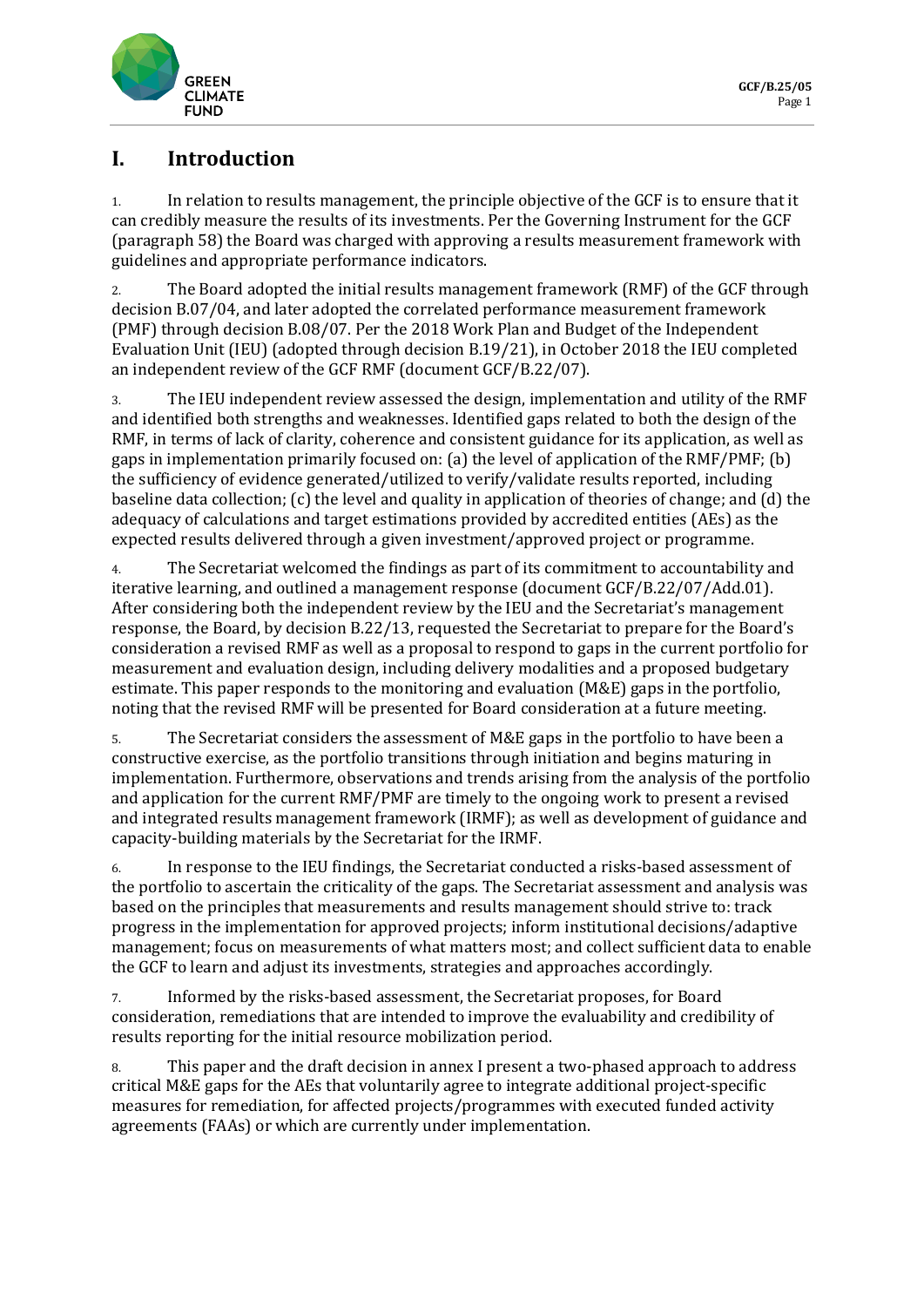

#### **II. Background and context**

9. As noted above, the IEU, through its independent review of the RMF and the findings of the subsequent "Forward-Looking Performance Review of the GCF" (document GCF/B.23/20, key finding 3d), identified gaps in both the design and implementation of the RMF, including in the Secretariat's application of results management principles. Overall, the IEU concluded that the identified M&E gaps would limit the ability of GCF to demonstrate fund-level results for the initial resource mobilization period.

10. The GCF, in order to achieve a rapid operationalization during the initial resource mobilization, at its initiation focused on scaling up operations and early project approvals while seeking to develop the Secretariat's results management capabilities. The IEU findings and recommendations thus contribute to the efforts of GCF, as a learning institution, to evolve its results management approaches as applied through GCF second-level due diligence approaches and business model.

11. Against this background, and since publication of the IEU independent review, the Secretariat has made concerted efforts as it matures to strengthen project results management and M&E through a more robust pre-approval review of funding proposals. These efforts include revisions to the funding proposal template, an updated *Funding Proposal Manual*, and the provision of feedback to AEs. In addition, the Secretariat continues to undertake and plan for further improvements in 2020. The IEU findings and current Secretariat proposals through this assessment of M&E gaps come at a point where, based on the willingness of and partnership with AEs, integration of remediation activities is possible for some projects/programmes. The GCF and AEs thus have an opportunity to shift and strengthen results management approaches at the inception and initiation of implementation for part of the GCF portfolio.

12. This also complements the recent institutional and organizational design changes within the Secretariat, which correspond with a shift in focus regarding results management from a compliance and operationalization focus towards one on adaptive management, which emphasizes investment allocations based on expected results. To address the identified issues in assessment of overall project and RMF/PMF indicators gaps, the Secretariat is proposing a risks-based remediation approach that will seek, in agreement with AEs, to apply a range of measures at the project-level to help improve results reporting and adjust the risk tolerance thresholds for the projects and thus the GCF portfolio.

#### **III. Approach/methodology**

13. The Secretariat's assessment of M&E gaps covered 100 funding proposals that had been approved up to and including the twenty-second meeting of the Board (B.22). The assessment focused primarily on the logical framework components in its analysis, and it did not assess TOCs the theories of change of the funding proposals or verify the accuracy of greenhouse gas (GHG) emission calculations. The Secretariat limited the analysis in order to target changes which it believes could return the highest impact for additional investment through remediation. Regarding accuracy of GHG emission calculations, the Secretariat is, in 2020, reviewing options to engage external parties to assess the accuracy of AE-proposed GHG emission calculations.

14. In its risks-based assessment the Secretariat focused its analysis on the logical framework components of funding proposals, prioritizing: alignment of selected RMF/PMF indicators; sufficiency of the means of verification (MoV); adequacy of baselines; and appropriateness of targets and suitability of corresponding assumptions. These factors were then assessed to arrive at a gaps assessment, by indicator, and then overall for projects to rate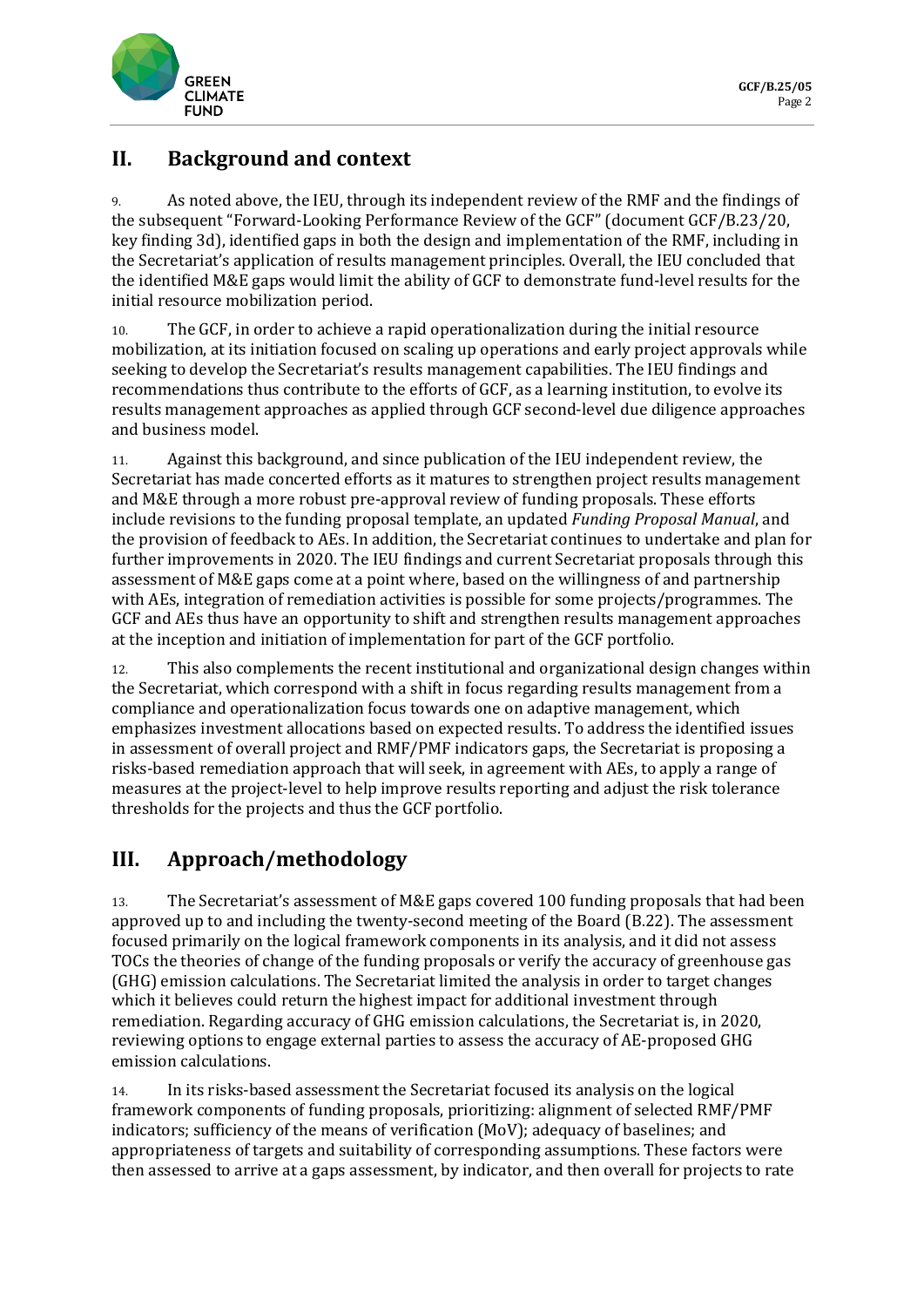

the risks of M&E gaps that impact the measurement and credibility of GCF reporting. This assessment was considered against a standard of ensuring adequate credibility at a contribution level rather than at the causal attribution level for expected results. [1](#page-3-0)

15. In order to provide project-specific remediations options that both ensure value for money and target the most critical issues and gaps, the Secretariat analysed a number of assessment criteria across the portfolio to consider the extent of M&E gaps, primarily for the fund-level RMF/PMF. The assessment methodology was designed to: (i) target key deficiencies (MoV, baselines, targets) to inform prioritization; (ii) select options that maintain flexibility to achieve the highest levels of change possible; (iii) enable the GCF to make further investments in projects to cover the costs of data collection or evidence generation that can return the highest impact to reduce an identified M&E gap-related risk; and (iv) address the findings of the IEU and support assessments for external validity of the portfolio to the extent possible.

16. The analysis was based on a desk review conducted by the Secretariat's Portfolio Management Specialists, whereby each of the RMF/PMF indicators attributed to an approved funding proposal or FAA was assessed by reviewing both quantitative and qualitative data collection against specific rating criteria, which were then used to code assessments for comparability across the portfolio. The criteria and factors were selected for their potential for remediation and based on the potential to identify lessons learned for future applications.

17. "Criticality" of the identified gaps was based on the proportion of assessments that were identified as "moderate", "elevated" or "high" risk, where risks tolerance was assessed against a five-level scale (low, slight, moderate, elevated and high) as follows:

- (a)  $1 = Low indicator(s)$  aligned with RMF/PMF, accurately captured/calculated, has an MoV that is independent/triangulated, with sufficient/credible baseline and targets;
- (b) 2 = Slight indicator(s) partially aligned with RMF/PMF (e.g. targets may not be aligned to the indicator metric), MoV might need substantiation/triangulation, and baseline or targets could need revision/reinforcement (minor);
- $(c)$  3 = Moderate indicator(s) partially aligned with RMF/PMF (e.g. impact without corresponding outcome indicator), MoV requires additional sources for verification, baselines needs substantiation/establishment;
- (d)  $4 =$  Elevated indicator(s) are partially or not aligned with RMF/PMF or included, MoV and/or baselines are missing or incorrectly applied, and the project is not generating evidence through its activities, with assumptions lacking requisite or essential information; and
- $(e)$  5 = High indicator(s) are not properly or sufficiently selected, MoV and/or baselines are missing or incorrectly applied, targets for expected results are identified as inaccurate, and the project is not generating evidence through its activities, with the gap proportionately impacting the project's ability to achieve expected results and/or the fund-level credibility of results reporting.

#### **IV. High-level trends and observations**

18. One hundred projects/programmes were analysed (77 public sector and 23 private sector, amounting to USD 4.9 billion) against the GCF RMF/PMF indicators (of which there are 18 for mitigation and 17 for adaptation).

<span id="page-3-0"></span><sup>&</sup>lt;sup>1</sup> The GCF will continue to explore efforts to introduce sufficient attribution-level sampling as a means to ensure the external validity of the portfolio.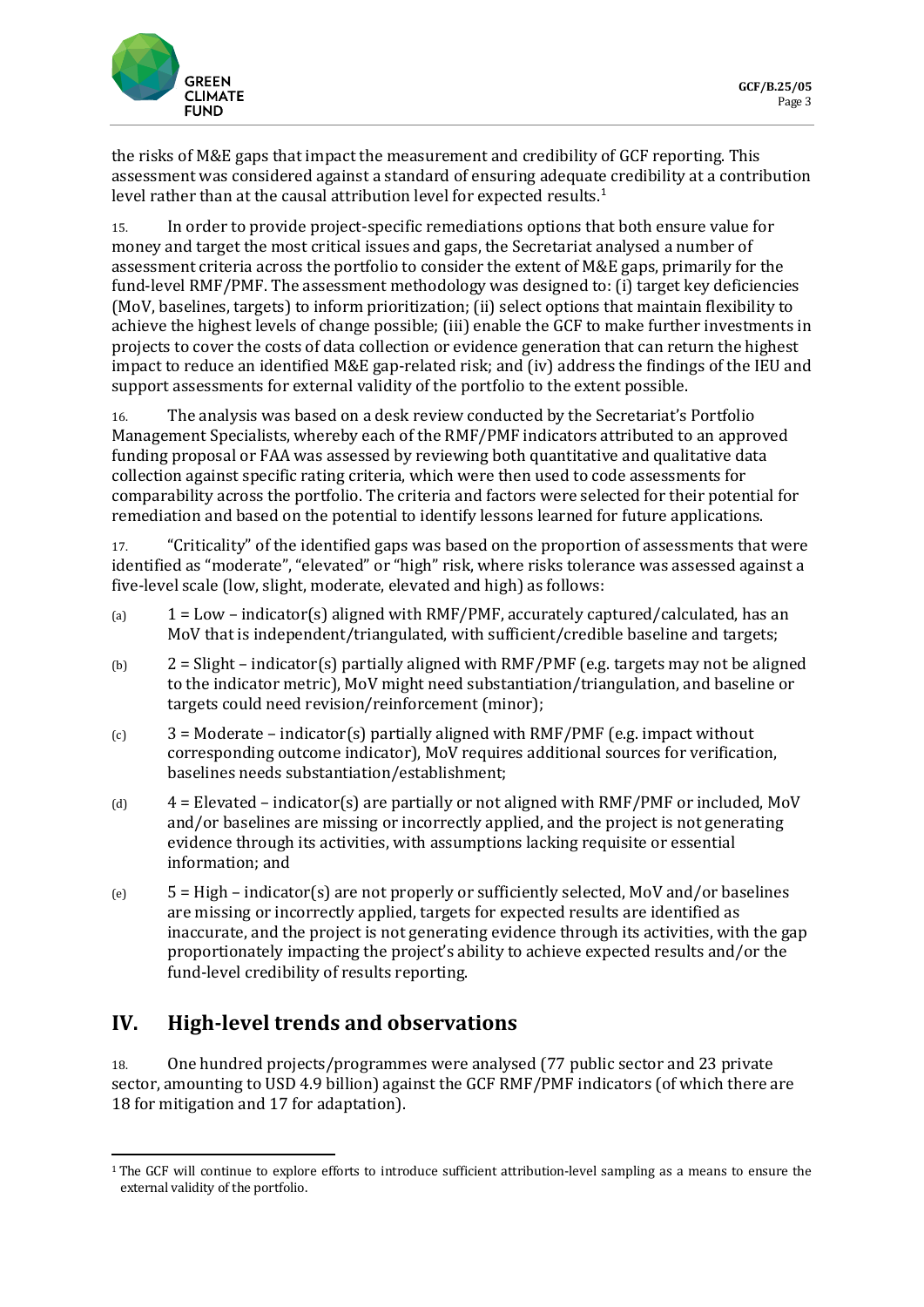

19. Across the 100 projects analysed, on average each project/programme applies approximately 6.6 of the RMF/PMF indicators (a total of 656 RMF/PMF indicators for all 100 projects), indicating that it is likely that more RMF/PMF indicators are included than is strictly warranted in terms of the contributions of the project/programme financing.

20. Of the reporting for these 656 RMF/PMF indicators, 54.1 per cent covered adaptation measures and 45.9 per cent covered mitigation measures, broadly in line with the objectives of the initial resource monilization. 73.6 per cent applied in public sector projects and 26.4 per cent applied in private sector projects in line with general trends of projects in the GCF portfolio. Core indicators comprised 24.7 per cent, indicating that not all projects are reporting against core indicators in their logical frameworks. Impact indicators comprised 34.3 per cent and outcome indicators comprised 41 per cent of the indicators applied, possibly reflecting that impact indicators may not be sufficiently or accurately balanced for substantiation of impact indicators.

21. The distribution of the overall project gaps assessment for the 100 projects in the GCF portfolio is: low (4 per cent), slight (43 per cent), moderate (35 per cent), elevated (15 per cent) and high (3 per cent) (see fig. 1).

#### **Figure 1: Overall project gaps assessment**

Overall Project Gaps Assessment



22. By results area, the trends for RMF/PMF indicators showed moderate to high level risk tolerance for approximately 50 per cent of the indicator assessments across the RMF/PMF regarding qualitative indicators (M5.1 and M5.2; A5.1, A5.2, A6.2 and A7.2). For quantitative impact and outcome indicators, the higher risk trends in mitigation were related to energy access/power generation (M1.1, M6.2 and M7.1) and forestry and land use (M4.1); and for adaptation the higher risk trends were related to livelihoods, health and well-being infrastructure and ecosystems  $(A1.1, A2.2, A3.1, A4.1).$  $(A1.1, A2.2, A3.1, A4.1).$  $(A1.1, A2.2, A3.1, A4.1).$ <sup>2</sup>

23. The analysis found that, across the 656 indicators reported for the 100 projects, there were disaggregated to reflect 162 core indicators, 225 impact indicators and 269 outcome indicators. Overall trends from the analysis of the 656 indicators show that there is a higher and not always correlated outcome-to-impact indicator relationship for reporting; whereas the gaps and challenges were limited for core and impact indicators, with nearly 65 per cent and 60 per cent of the portfolio, respectively, within the low/slight tolerance levels. However, a higher proportion of outcome indicators (44.6 per cent) were considered to be at moderate, elevated or high tolerances.

24. Assessment against the key credibility elements (MoV and baselines, in particular) found that 56.5 per cent of the 656 indicators required further evidence for MoV triangulation/substantiation; 35.5 per cent of the baselines were reflected as missing or incomplete; and 41.8 per cent of the baselines were considered as weak or questionable in terms of adequacy (e.g. insufficiently verifiable or potentially biased MoV, zero by default rather

<span id="page-4-0"></span><sup>2</sup> All RMF/PMF indicators are per document GCF/B.08/45, annex VIII, available at <https://www.greenclimate.fund/documents/20182/239759/5.3\_-

\_Performance\_Measurement\_Frameworks\_\_PMF\_.pdf/60941cef-7c87-475f-809e-4ebf1acbb3f4>.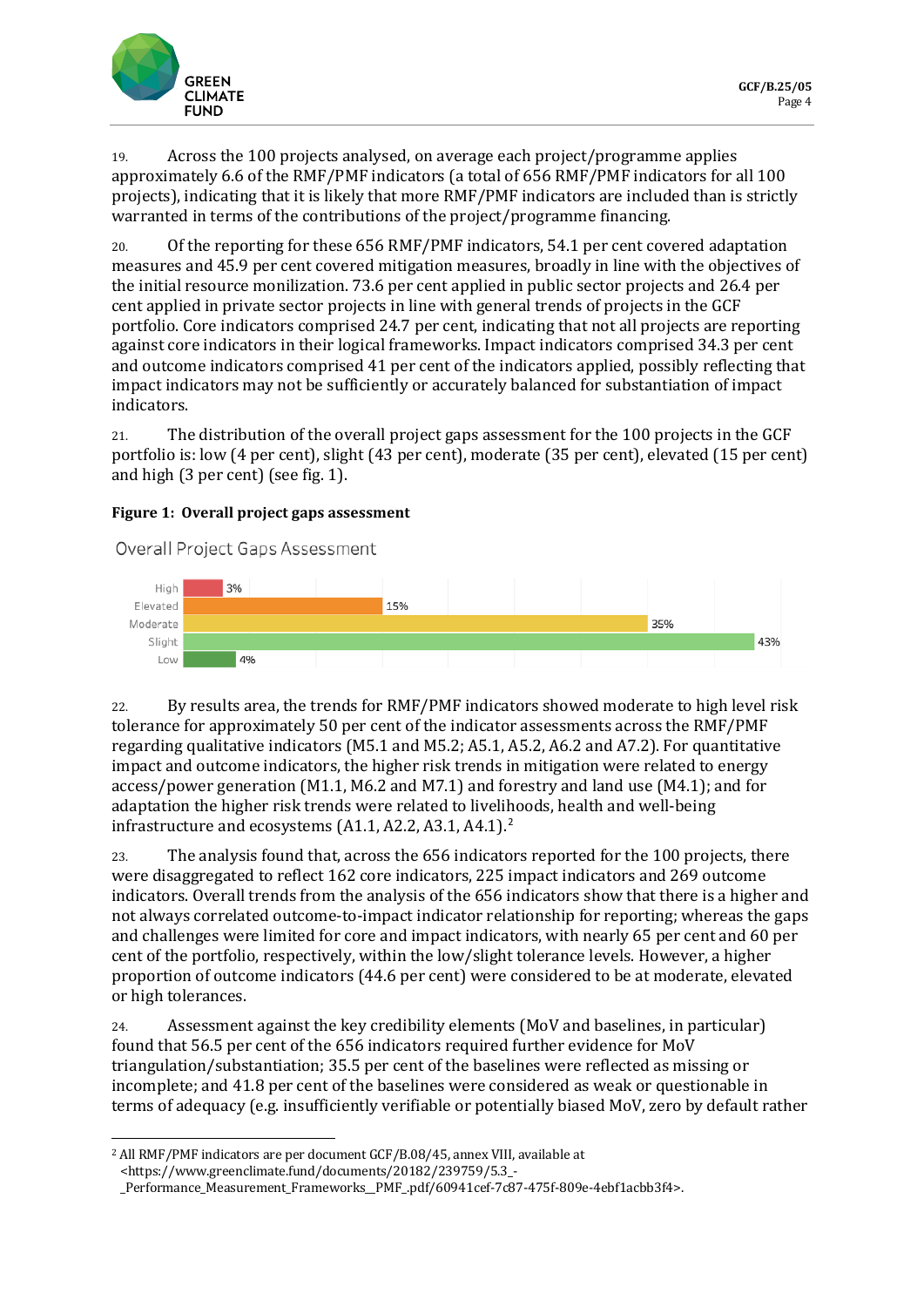

than actual status, or possibly incorrectly calculated). This implies that the project/programmes lack sufficient credibility in relation to contribution standards for results reporting and would thus require remediation activities to shift risks-based assessments on MoV and baselines.

## **V. Remedial actions for the gaps in monitoring and evaluation**

25. The proposed remediation activities fundamentally seek to address the differential between current risk assessment levels and a tolerable level of risk for GCF. This differential will be flexibly addressed through negotiation across selected projects based on the type of activity and corresponding costing to remediate the risk and, where there is agreement from the AE, contracting amendments to approved FAAs in order to provide additional financing for agreed remediation activities. Activities incorporated will be targeted towards shifting risks through evidence generation, results verification, and so on, to improve the credibility of the measurements and/or results reported for approved projects.

26. In assessing the gaps in the portfolio, the Secretariat has taken a risks-based approach to tolerances, in order to provide the maximum amount of flexibility for engagement with AEs and thereby deliver the broadest opportunity for change in the risks-based M&E gaps assessments of the portfolio.

27. Fundamental to this approach is the assumption that all moderate, elevated and high overall project and relevant RMF/PMF indicator related gaps risks ratings are prioritized for negotiation with AEs to remediate (primarily through generation of MoV, recalculation of expected results or establishment of baselines). This prioritization will enable the Secretariat to undertake all best efforts and, where AEs agree to amend FAAs, to increase the proportion of the GCF portfolio that is assessed as low and slight risk. This would result in transitioning from the current status (53 per cent of indicators assessed as moderate, elevated or high risk) to an improved risk tolerance threshold and increasing the evaluability of contributions by project/programmes to portfolio performance reporting.

28. Proposed remediation activities could include but are not limited to the following: baseline (and as necessary subsequent) surveys; data collection; survey/questionnaires (e.g. knowledge, awareness, perception surveys); use of government data and records; beneficiary data collection; focus groups; field observation visits; review of GHG emission calculations; public expenditures reporting; baseline studies; geographic information systems data; key informant interviews; stakeholder mapping; capacity-building and data analysis activities; impact evaluations; randomized sampling methods; and other tools as identified in negotiations with AEs. In any amendment to project FAAs, the Secretariat will ensure that the budget of any proposed M&E gaps remediation activities does not exceed the accreditation status of an AE or constitute a major change to a project as approved by the Board. Any remediation activities that would constitute a major change would be submitted to the Board for consideration in accordance with the GCF Restructuring and Cancellation Policy (annex VI to decision B.22/14), and are thus outside the remediation efforts proposed by the Secretariat.

29. Critically, amendments to FAAs and remediation of the M&E gaps can only be achieved by the Secretariat where the AEs agree to amend the relevant FAAs to include the proposed remediations to projects under implementation (because the amendment of an executed contract is only possible upon the agreement of all the parties to that agreement).

30. As part of targeting remediation for all moderate, elevated or high overall project gaps assessments and relevant RMF/PMF indicators risks, the Secretariat will seek Board approval to engage with the AEs in an effort to negotiate remediation activities across 20–50 project/programmes.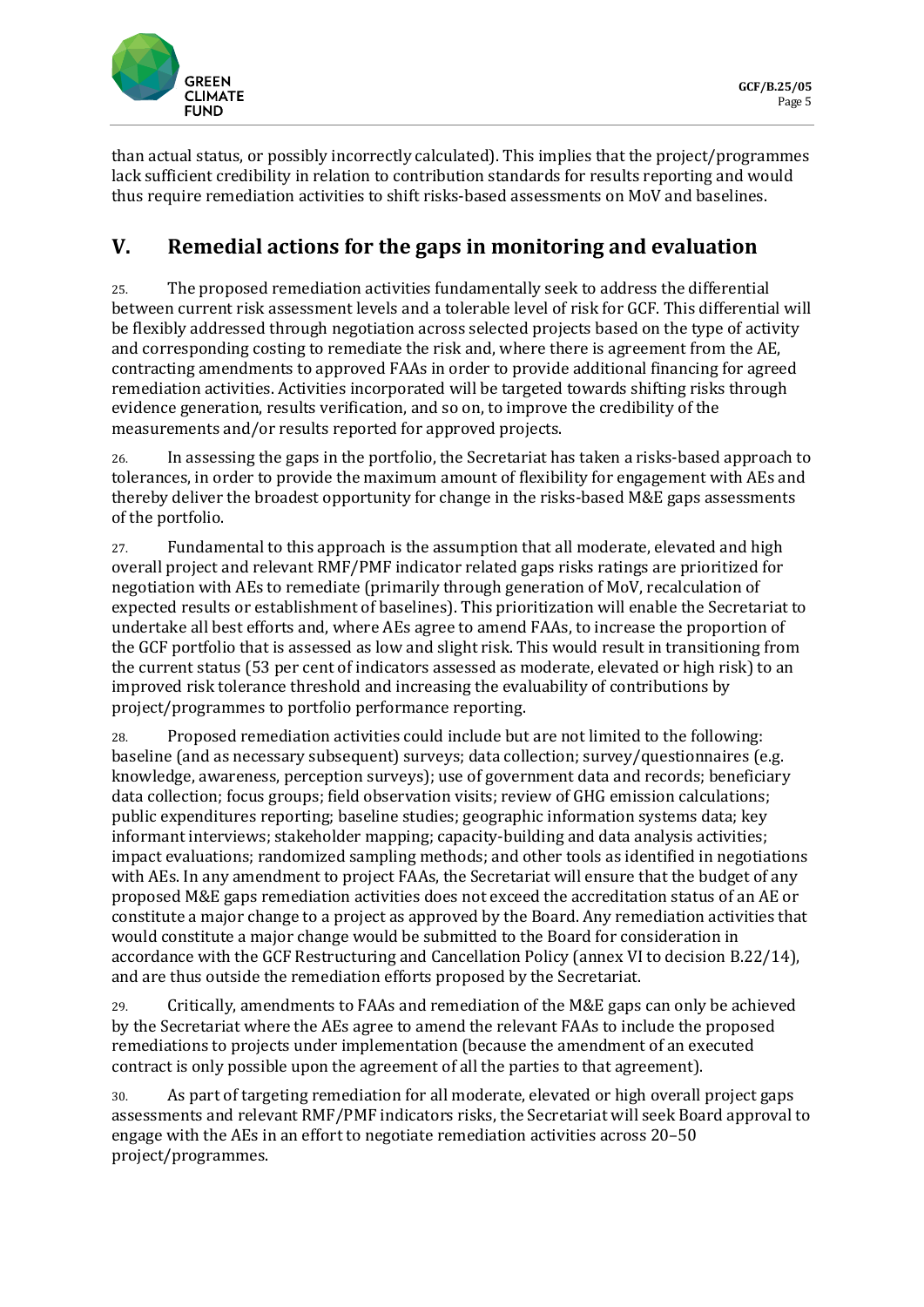

31. Acknowledging that each remediation will be project/programme and country specific, and that budgeting would be dependent on the extent of the risk and complexity of the activities identified to remediate the risk/gap assessment, the Secretariat anticipates that budgeting for remediation activities could range from USD 50,000 to USD 500,000 per project/programme. This level of additional investment for most projects/programmes is not expected to exceed 1–3 per cent of the already approved FAA budget.

32. The Secretariat anticipates that, through planned consultations with AEs across 20–50 projects, estimates for remediation activities collectively could lead to overall allocations from commitment authority to approved projects in the range of USD 5 million to USD 25 million. Following initial consultations with AEs to verify their willingness to participate, the Secretariat will report to the Board, no later than B.27, on the expected uptake and scale of projects for potential remediation with a narrowed budget envelope that would request delegated authority to the Executive Director to approve up to USD 500,000 (or EUR equivalent sum) per project agreed for remediation and amend the FAAs accordingly.

#### **VI. Key considerations and lessons**

33. Through analysis the Secretariat observed trends and inconsistencies in the application of the RMF/PMF indicators. Key challenges were identified in terms of quality at entry, relating to integration and consistent application of indicators and clear protocols, particularly regarding specific guidance on the application for qualitative (outcome) indicators. This reemphasizes the criticality of the design of logical frameworks as a robust part of project development, and the criticality of review for quality and evaluability, rather than compliance in pre-approval processes. The Secretariat also recognizes that coherent guidance for RMF/PMF indicators (which was broadly lacking in the initial RMF/PMF) can play in assisting AEs to develop better logical frameworks. Providing better guidance on logic frameworks will encourage AEs to select and apply GCF RMF/PMF indicators in a strategic manner, as a means of justifying the allocation of GCF funding. Additionally, at the project level, in order to adaptively manage and monitor results vis-à-vis delivery, projects need to focus on integrating resultsoriented performance measurements. This will enable measurements of activities and deliverables to be adaptively managed through the project/programme's detailed description of activities and implementation plans.

34. As the GCF portfolio continues to mature, and reflecting the increased focus on implementation management and the role of M&E both in upstream design and implementation, the Secretariat has revised the GCF funding proposal template and is finalizing the *Funding Proposal Manual* guidance on logical frameworks to ensure that the issues identified in the above assessment of M&E gaps (such as misalignment of metrics for RMF/PMF indicators with targets and baselines, which creates portfolio data aggregation challenges) are clarified. The manual provides specific guidance on the inclusion of MoV, prioritizing (at the GCF level) inclusion of independently verifiable information from what is generated by the project/programme in an effort to reduce/remove bias (e.g. over-dependence on reports by executing entities for validation of expected results) to ensure credibility of the reporting. In addition to the *Funding Proposal Manual* guidance and an increase in the Secretariat's capacity for verifying GHG calculations, in 2020 the Secretariat will continue to provide AEs and project/programmes with specific technical support in the design of logical frameworks for funding proposals, and is considering options for outreach, engagement and awareness with AEs to improve the quality of logical frameworks and to support the M&E capacities of AEs so that they can prepare robust logical frameworks for GCF funding proposals.

35. A key weakness in understanding the adequacy of M&E for projects has been the lack of transparency in budgeting for M&E, and the need to make budgeting and financing of M&E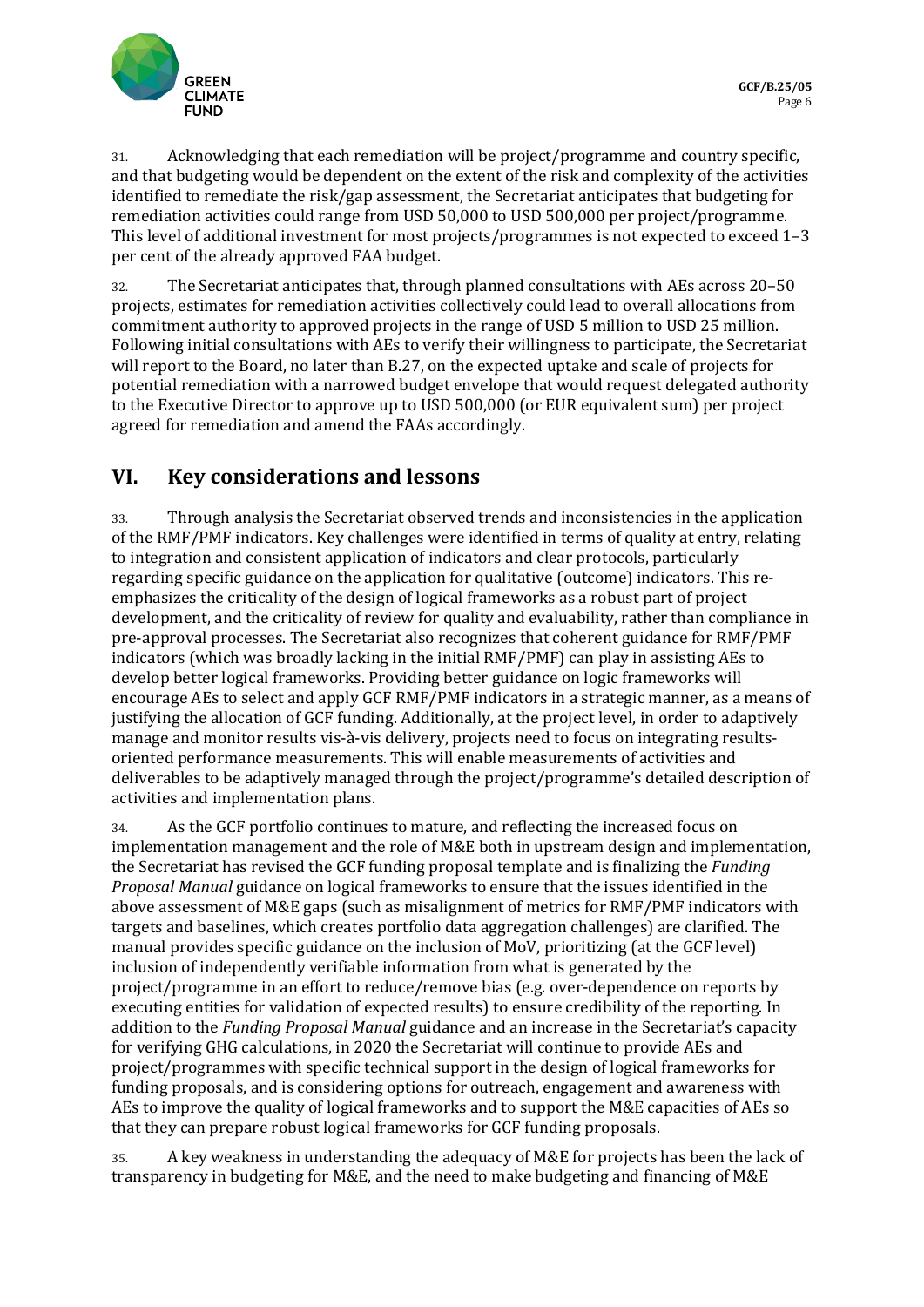

activities more explicit during project design phases. The new funding proposal template includes information for budgeting against an M&E plan. However, the Secretariat also acknowledges that guidance on M&E budgeting and further integration of M&E-related expenditures as part of project budget and activities needs to be institutionalized to ensure M&E budgeting is properly reflected in funding proposal budgets.